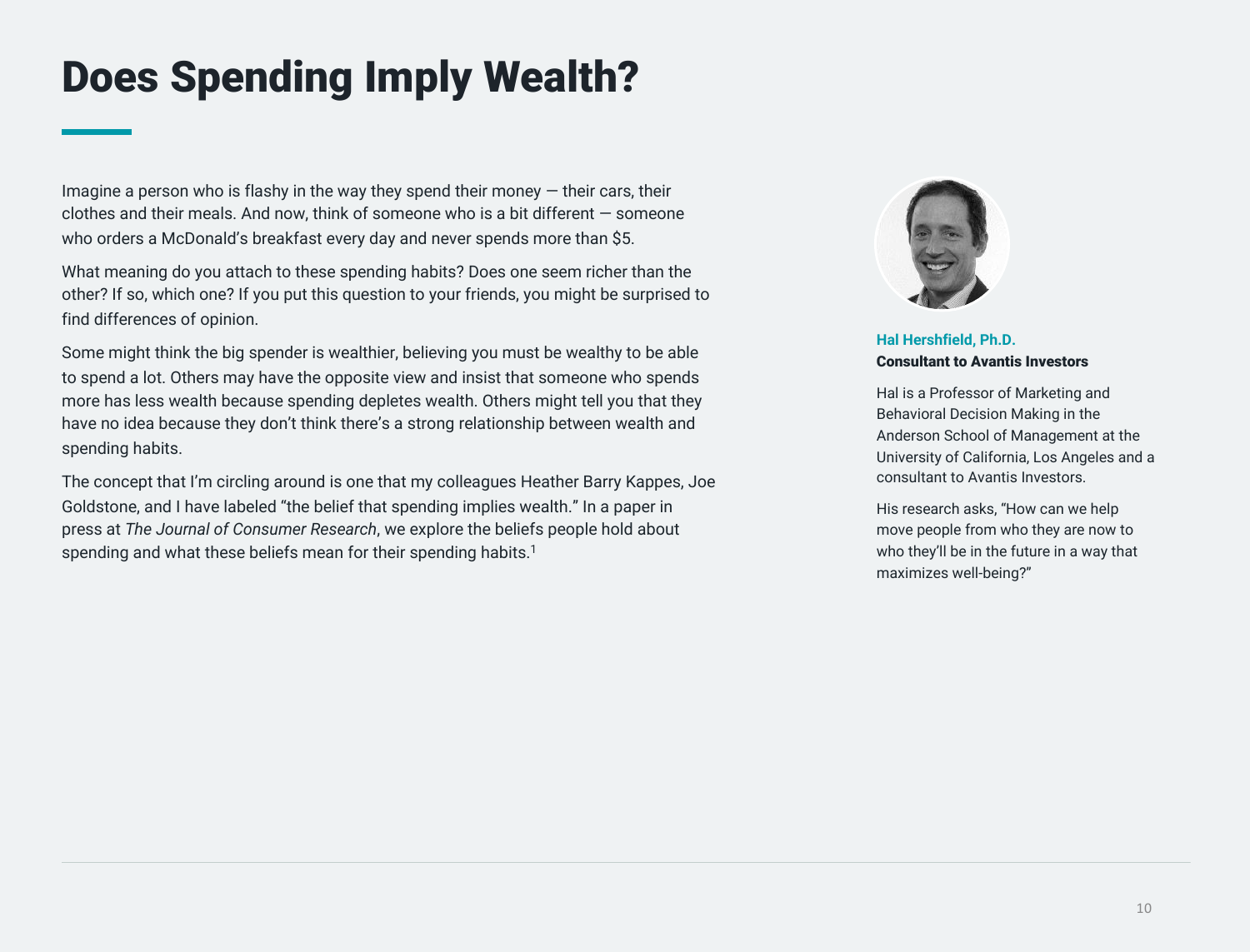# Does Spending Imply Wealth?

### What Is the Belief That Spending Implies Wealth?

Kappes spearheaded this project, which began with the idea that there's a continuum of beliefs about what spending habits say about someone's wealth. To determine where a person would stand on this continuum, in one of our studies, we surveyed a nationally representative group of 1,000 people. We asked them to indicate how much they agreed with statements like these:

- **•** Spending a lot indicates that someone is wealthy.
- **•** If someone isn't spending much money, they probably don't have much to spend.
- **I think people who spend more are wealthier than people who spend** less.

While the majority of respondents did not think spending was related to wealth, a third of our participants did. These beliefs were distinguishable from related concepts such as materialism, financial literacy, and selfcontrol. In other words, the belief that spending implies wealth wasn't interchangeable with other potentially similar concepts.

#### What Do These Beliefs Mean for Financial Habits?

Though there are some negative associations that go along with being *super* rich, most people would rather be rich than poor, a sentiment borne out in prior research.2 Because of that, we assume that people are more likely to behave the way that they believe the rich act (to the extent that their financial resources allow). Theoretically, people who have strong "spending implies wealth" beliefs should spend excessively as well.

In another study, we examined over 2 million banking transactions from more than 2,000 customers of a large bank in the United Kingdom. The bank customers' responses to our questionnaire revealed that those who believe spending was related to wealth were also more likely to spend lavishly on things like jewelry and designer clothes.

We established this relationship independent of age, gender, and income factors that might predict spending habits. We also found that those who believe strongly that spending implies wealth were more financially vulnerable and experienced lower financial well-being than those who didn't hold such beliefs. Of course, this link is just a correlation.